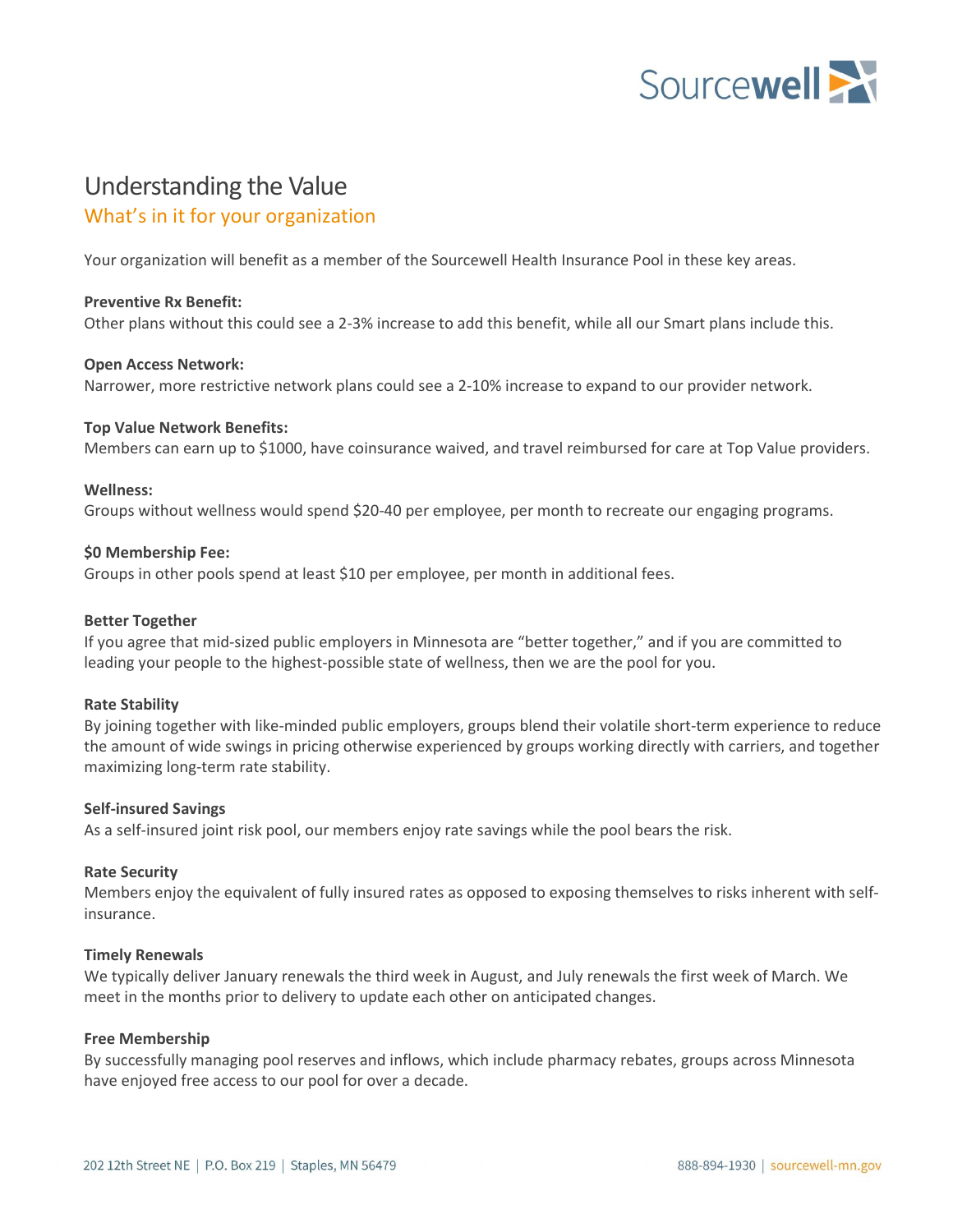# Wellness Mission

We are community of public employers who are committed to leading their people to the highest-possible state of wellness.

## Wellness Grants

A wellness program manager will have monthly contact with your group to assist you in developing and maintaining your unique wellness program and components including: committee, goals, portal, tracking, challenges, culture, and accountability. To help you afford to engage in the effort, we provide generous annual grants of approximately \$50 per employee, per year. Details available upon request.

#### Wellness Incentives

Up to \$250 per employee, per year is available from our pool for awarding wellness incentives to employees who engage in your program, as tracked through a robust wellness portal available to member groups at no charge.

#### Employee Assistance Program

Our pool pays HealthPartners for an EAP that is integrated with our behavioral health network. This includes three free counseling sessions per member, per year.

#### Workout Assistance

We provide all members access to the Wellbeats virtual fitness application, which assists members in working out anywhere, anytime. We also offer discounted access to gyms via ActiveandFit and GlobalFit.

#### Life-changing Programs

Omada is a leading program nationally, offered at no charge, to proactively assist every member of our pool with coaching and support for pre-diabetes, diabetes, hypertension, and mental health. In addition to quality case and disease management programs offered by HealthPartners, our pool has secured additional help for healthy pregnancies, cancer, and low back pain.

#### Infertility Assistance

We offer a special program through Progyny, who brings together the most cutting-edge science and the largest high-quality network of fertility specialists in the nation, to deliver superior clinical outcomes and shorten the path to pregnancy.

# On-site Biometrics

On-site biometric screenings performed by health coaches are funded by our pool's claims reserves and attributed to each group's claims experience.

# Transparent Reporting

In addition to the entire library of reports available to HealthPartners large groups, our members receive ad hoc reporting from our pool, specialized billing from a third party, wellness reports, and periodic meetings to discuss pool financials.

# Fiscally Sound

We currently have adequate reserves that are monitored throughout the year and audited annually. We protect our reserves with a specific stop-loss deductible (\$225,000 in 2021; \$250,000 in 2022) per individual claimant, and